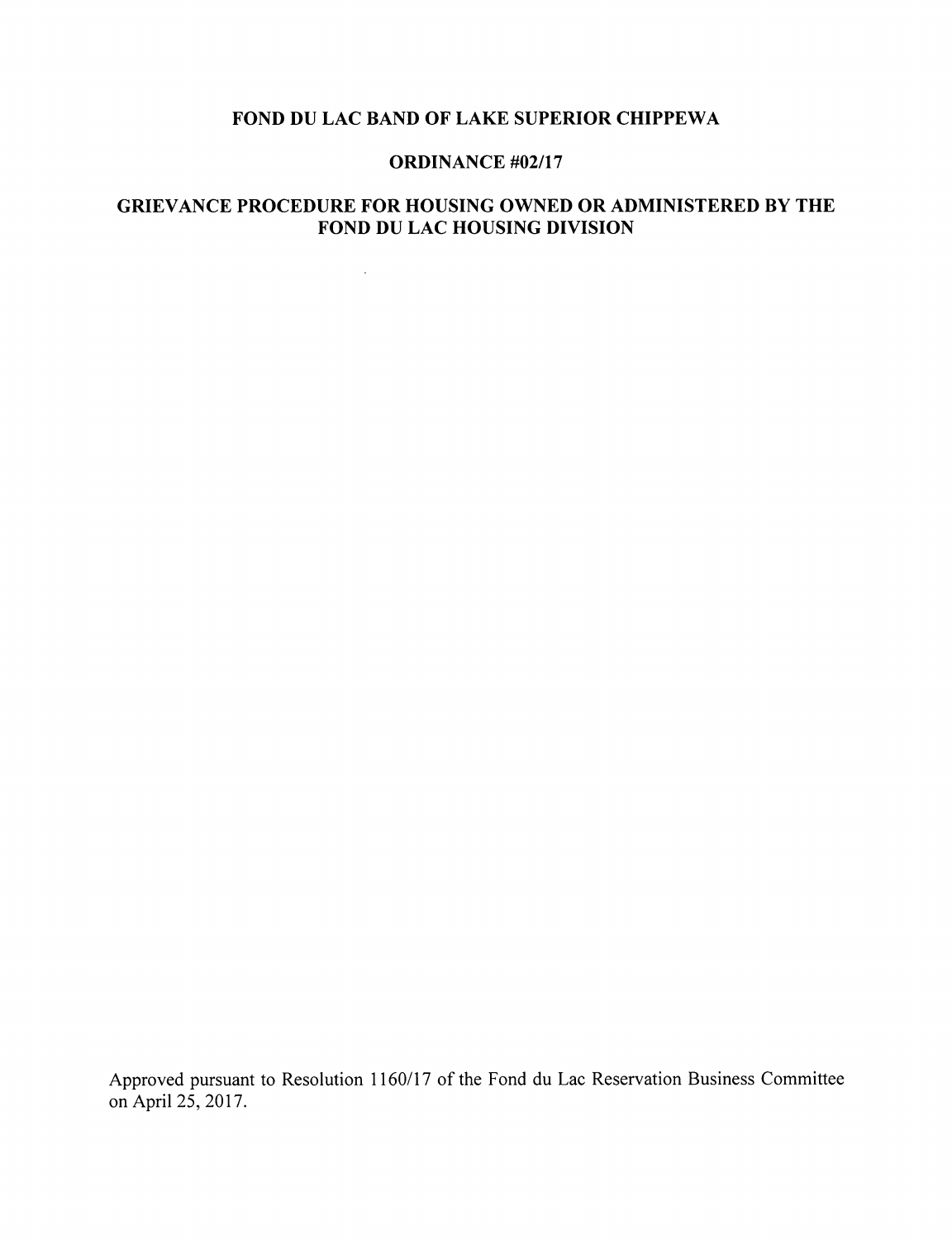# TABLE OF CONTENTS

| CHAPTER 6 EFFECTIVE DATE; AMENDMENTS; SEVERABILITY  11 |  |
|--------------------------------------------------------|--|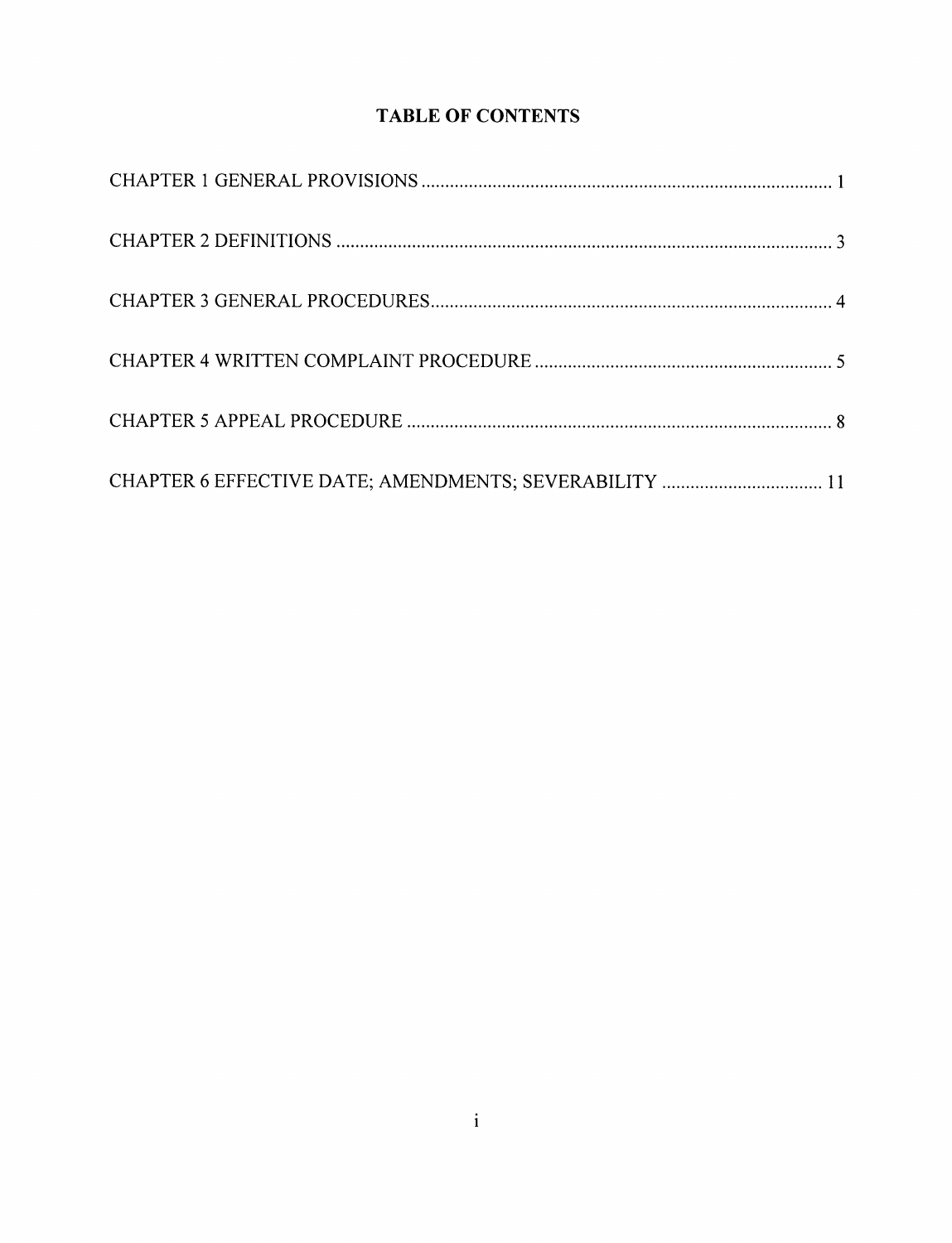### CHAPTER 1 GENERAL PROVISIONS

### Section 101. Authority

This Grievance Procedure Ordinance is enacted pursuant to the inherent sovereign authority of the Fond du Lac Band of Lake Superior Chippewa (the "Band"), acting through the Reservation Business Committee (the "RBC") as the governing body, as delegated in Article VI of the Revised Constitution of the Minnesota Chippewa Tribe, and as recognized by the United States under Section 16 of the Indian Reorganization Act of 1934, 25 U.S.C. § 476, and the Native American Housing Assistance and Self-Determination Act of 1996, 25 U.S.C. § 4101 et seq.

### Section 102. Purpose

The RBC recognizes the need to establish a procedure to resolve disputes between Participants and the Housing Division in a fair and impartial manner. The purpose of this ordinance is to establish the general principals by which the Fond du Lac Band provides for due process and hears grievances and formal complaints by Participants in compliance with all applicable federal and tribal laws.

This ordinance shall be interpreted to preserve the peace, harmony, safety, health and general welfare of the Fond du Lac community and to protect and balance the rights of the Housing Division and Participants. Filing a Complaint shall not affect the relationship between the Housing Division and the Participant regarding the provision of other services.

This ordinance shall be provided to all Participants who apply to, or become residents or homebuyers of, the Housing Division. It shall be made available to the public and shall be prominently posted in the Housing Division office and posted on the Housing Division website.

### Section 103. Scope

- a. This ordinance applies to Complaints from Participants who have applied for, have been awarded, or are currently participating in Fond du Lac Housing Division programs.
- b. This ordinance does not apply to Fond du Lac employees, except as they may file a Complaint as a Participant, nor does it apply to vendors or contractors.
- c. This ordinance is not applicable to disputes between tenants not involving the Housing Division.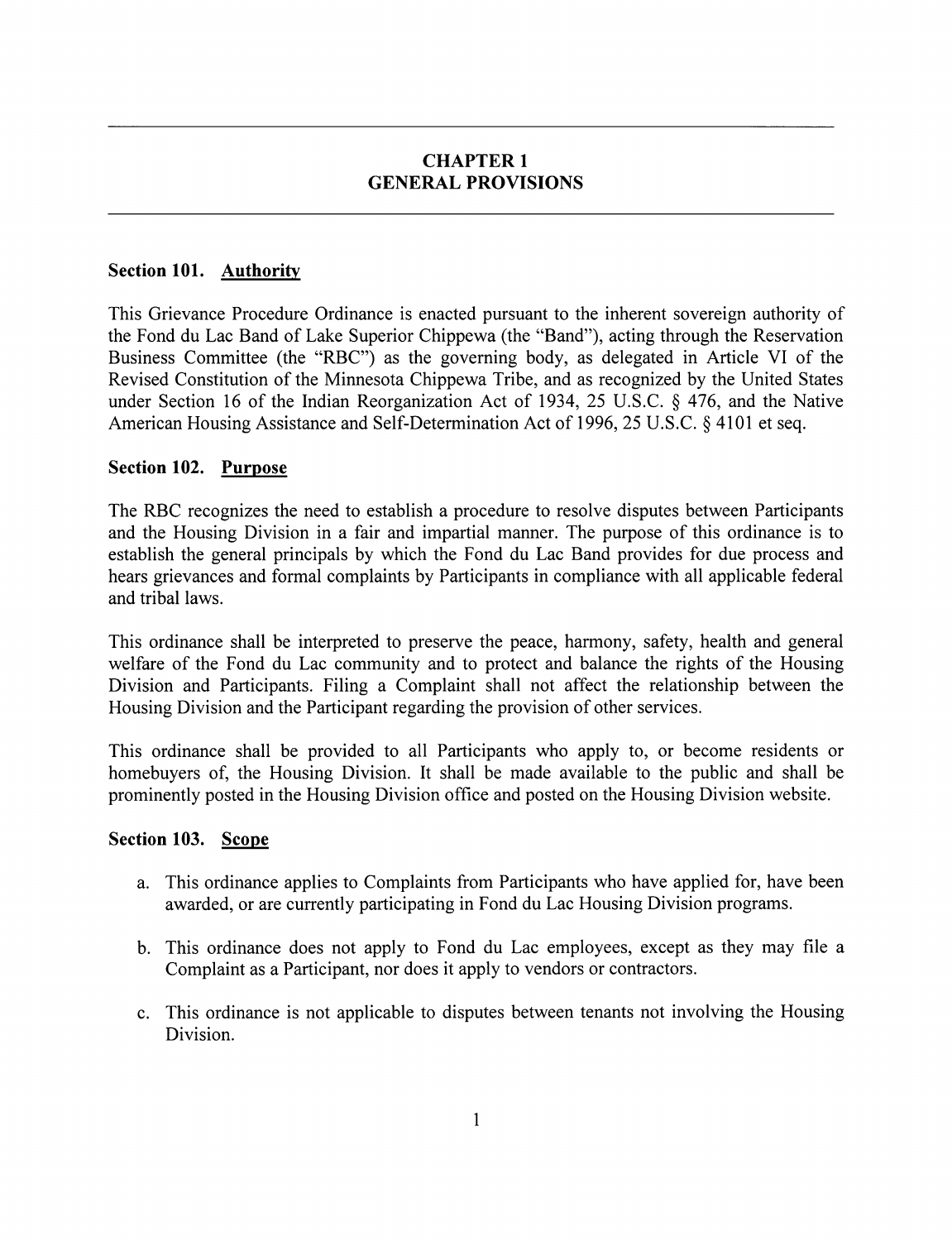- d. This ordinance is not intended as a forum for initiating changes in policy between a Participant or group of tenants and the Housing Division.
- e. This Ordinance shall not apply to leases of trust lands issued pursuant to Ordinance #02/15, as amended, Land Lease Ordinance; land assignments issued pursuant to Ordinance #02/11, as amended. Land Assignment and Land Lease Ordinance; leases of trust or allotted land approved by the Bureau of Indian Affairs; Fond du Lac Assisted Living Residence Leases; and leases or other interests subject to the foreclosure proceedings contained in Fond du Lac Ordinance #05/05, Procedures Governing Leasehold Mortgages Made to Secure Loans Under the Fond du Lac Section 184 Loan Program, as amended.

# Section 104. Reservation of Rights

The RBC reserves the right to amend or repeal all or any part of this ordinance at any time. All the rights, privileges, and immunities conferred by this ordinance or by acts done pursuant to this ordinance shall exist subject to the powers of the Band. Nothing in this ordinance shall be construed to constitute a waiver of the sovereign immunity of the Band or a consent to jurisdiction by any government or forum not expressly authorized to exercise jurisdiction under this policy.

### Section 105. Jurisdiction

The Fond du Lac Housing Committee and the Fond du Lac Tribal Court shall exercise exclusive jurisdiction over proceedings brought under this ordinance.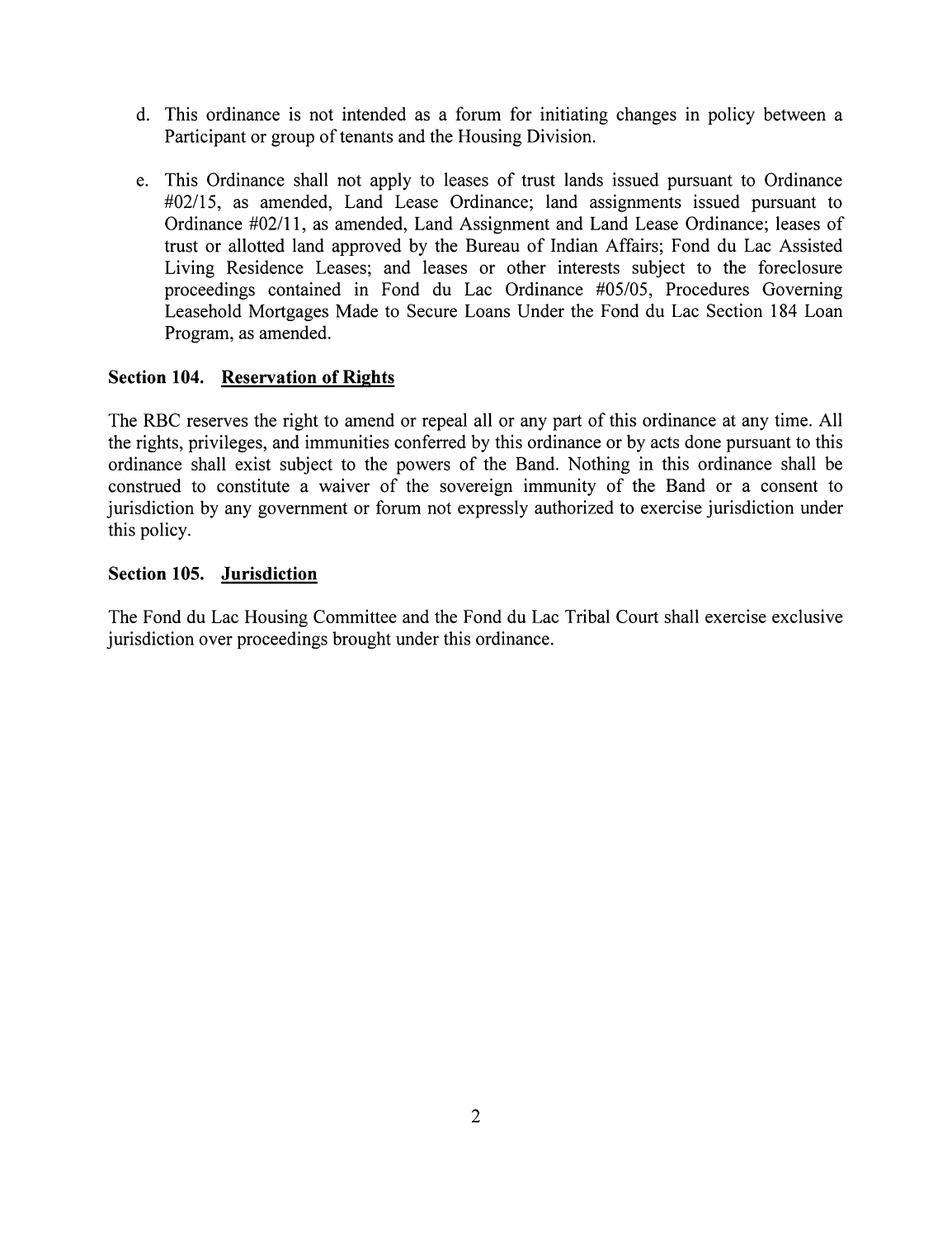# CHAPTER 2 DEFINITIONS

#### Section 201. Definitions

For the purposes of this Ordinance, the following definitions apply:

- a. Complainant shall mean any Participant who has filed a Complaint with the Housing Committee in accordance with this ordinance.
- c. Complaint shall mean a formal written grievance addressed to the Housing Committee.
- d. Grievance shall mean any dispute which a Participant may have with respect to any Housing Division action or failure to act which affects the rights, duties, welfare, or status of the Participant and which is presented to the Housing Division or Housing Committee in accordance with this ordinance.
- e. Grievance Hearing shall mean the presentation to the Housing Committee of the Grievance in accordance with Chapter 4 of this ordinance.
- f. The Housing Committee shall serve as an impartial committee authorized to hear Grievance Complaints, organized pursuant to the Charter and Bylaws of the Fond du Lac Housing Committee, adopted by Resolution #1089/98 on March 30, 1998, as amended.
- g. Housing Division shall mean the Fond du Lae Band of Lake Superior Chippewa Housing Division created in the Charter and Bylaws of the Fond du Lae Housing Committee, adopted by Resolution #1089/98 on March 30, 1998, as amended.
- h. Hearing Officer shall mean the Chairperson of the Housing Committee, and the Vice-Chairperson of the Housing Committee shall serve in the absence of the Chairperson.
- i. Housing Program shall mean the housing programs owned and operated by the Housing Division. The term "Housing Program" does not include a housing program operated by an independent management company or the Human Services Division Assisted Living Program.
- j. Participant shall mean any individual who has applied for, has been awarded, or is currently participating in any Housing Program.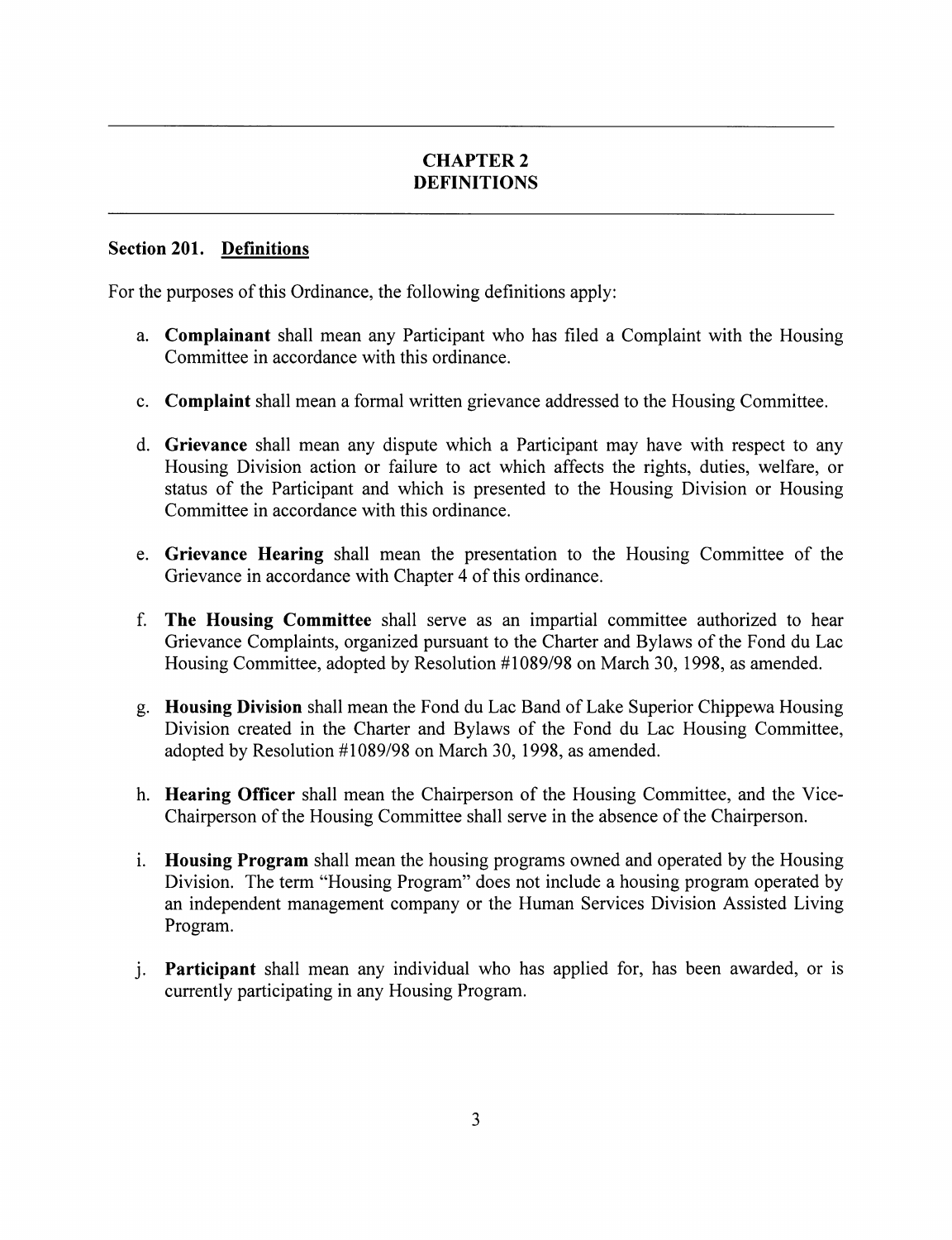### **CHAPTER 3** GENERAL PROCEDURES

### Section 301. General Provisions

- a. All proceedings regarding a Grievance shall be documented and preserved by the Housing Division in the Participant's housing file.
- b. Filing a Grievance shall not suspend, negate, delay, or disrupt the implementation of any Housing Division decision or action.
- c. The Hearing Officer, Housing Division staff, and Complainant shall treat each other respectfully and fairly when handling, hearing, or presenting a Grievance.
- d. The Complainant has the right to review all files and documents that were used by the Housing Division related to the Grievance prior to a Grievance Hearing and may do so before filing a Complaint. This includes names of witnesses or parties who have made complaints if such parties' statements were used by the Housing Division in its original decision. The Housing Division shall have two business days to produce the files and documents.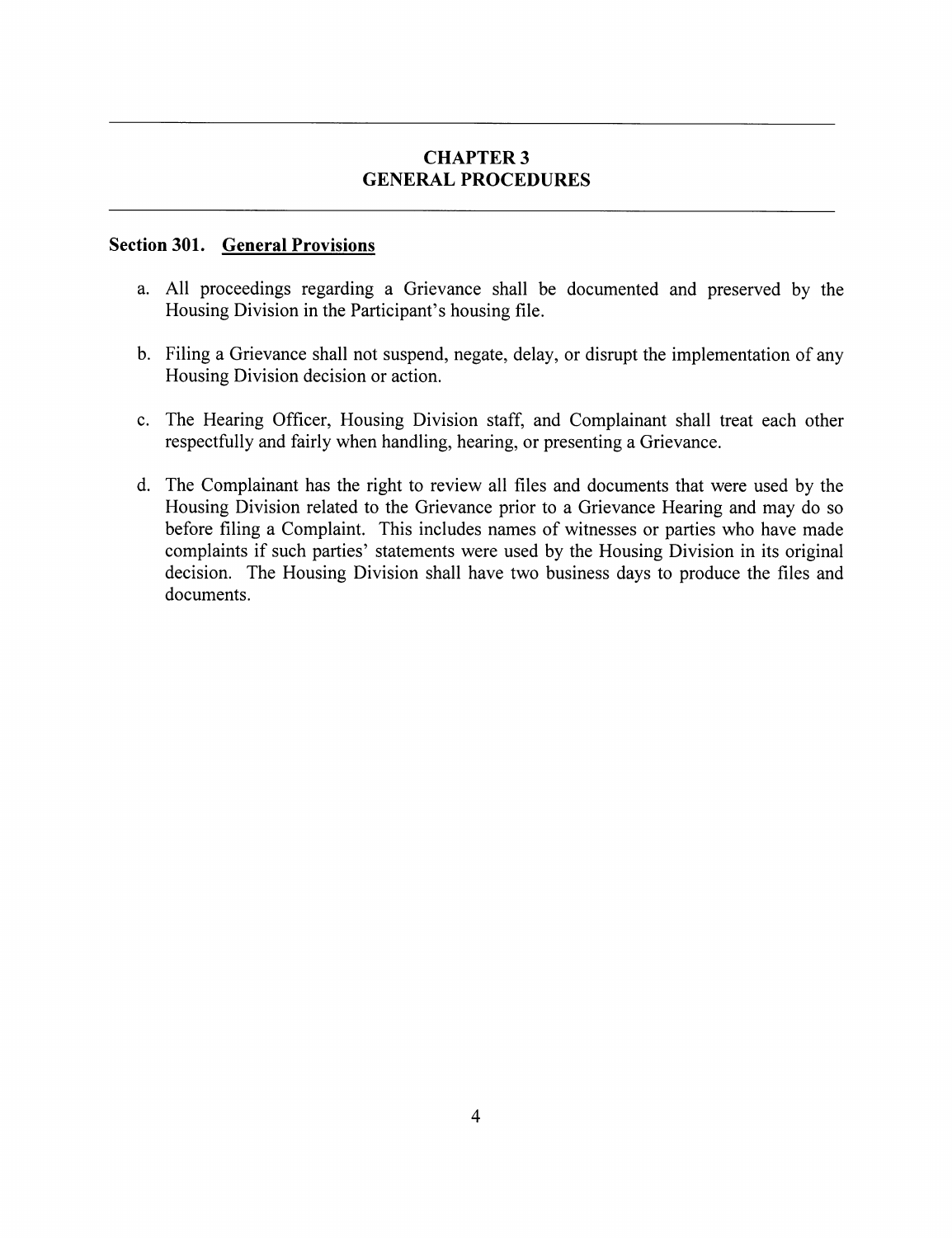# CHAPTER 4 WRITTEN COMPLAINT PROCEDURE

#### Section 401. Written Complaint

- a. The Complaint may be simply stated, but shall specify at least the following:
	- i. the particular grounds upon which the Grievance is based;
	- ii. the date of the decision, action or inaction that adversely affected the Complainant;
	- iii. the parties involved in the decision, action or inaction; and
	- iv. the action requested to resolve the Grievance.

Any additional information and supporting documents shall be attached to the Complaint.

b. All Complaints must be in writing and signed by a Complainant, and personally delivered or sent by mail to the Director of the Housing Division, no later than 15 calendar days after the Housing Division decision, action, or inaction occurs.

### Section 402. Requesting a Grievance Hearing

- a. If the Housing Division receives a Complaint within 15 calendar days of the date of the Housing Division's decision, action, or inaction the Housing Division shall notify the Hearing Officer in writing, with a copy of the Complaint attached, and shall schedule a Grievance Hearing to be held within 45 calendar days of receipt of the Complaint.
- b. Written acknowledgment of the Complaint and notice of the Grievance Hearing date, time, and place shall be provided by the Housing Division to the Complainant at least 10 calendar days prior to the hearing date. The written acknowledgement shall be personally delivered or sent by certified mail.

### Section 403. Grievance Hearing Procedures

- a. The Hearing Officer shall preside over the Grievance Hearing and shall make the final determination as to questions of rules and procedure.
- b. Grievance matters, including the Grievance Hearing, shall be confidential and held in executive session in accordance with the Housing Committee's Charter and Bylaws.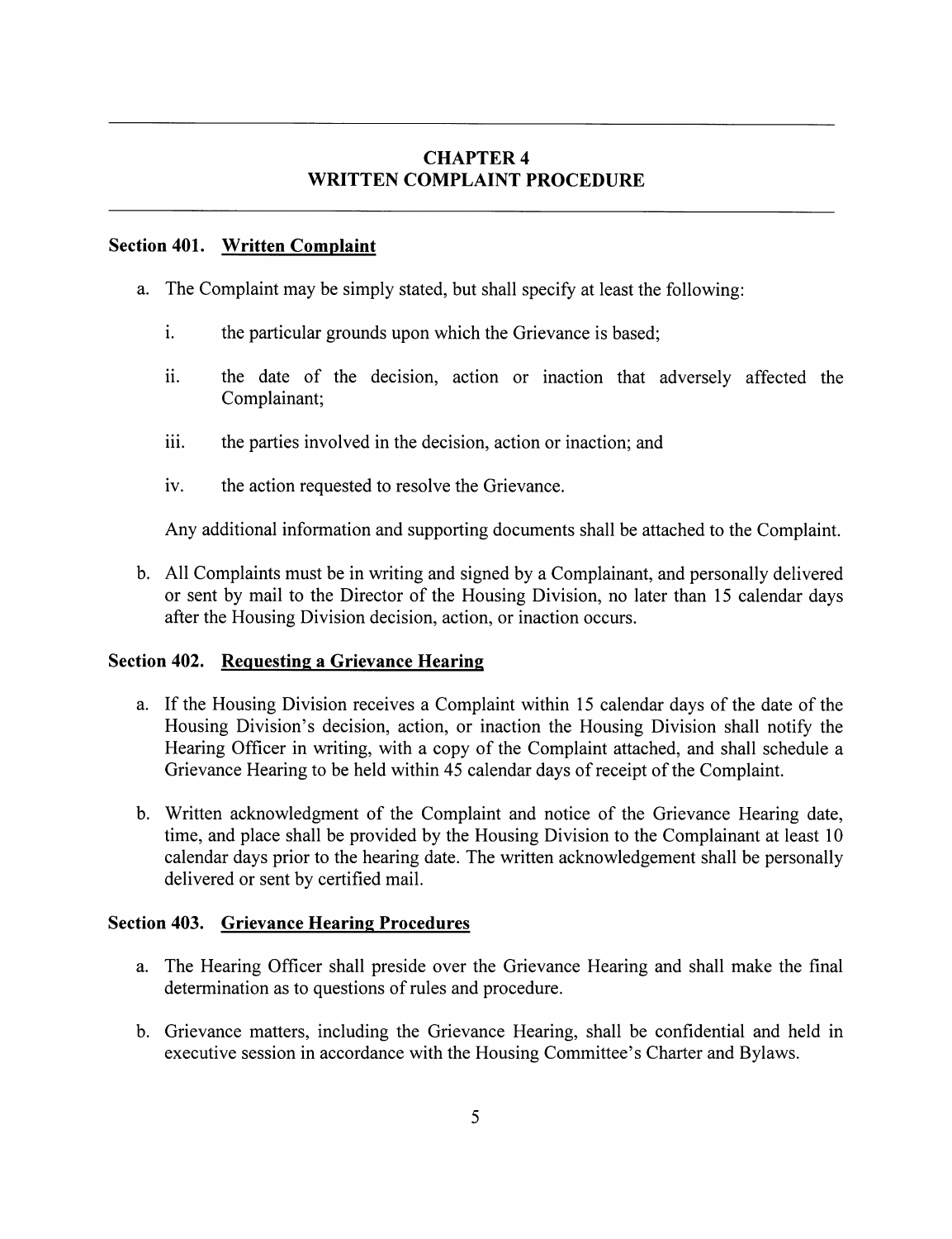- c. Complainants may represent themselves or may be represented an advoeate of their choice. An advoeate may be a lawyer or non-lawyer.
- d. Should the Complainant fail to appear at the Grievance Hearing by 30 minutes after the scheduled hearing time, the Housing Committee may:
	- i. dismiss the Grievance;
	- ii. proceed without the Complainant; or
	- iii. reschedule the hearing one time to be held within the next 5 calendar days if the Complainant has provided a valid reason for failing to appear.
- d. If the Hearing Officer determines at any time that any party is not acting in a civil or respectful manner, they may take any, or all, of the following actions 1) call for order and verbally warn the offending party; 2) call a short recess to allow the offending party to compose themselves; 3) conclude the hearing; or 4) continue the hearing one time to resume within the next 5 calendar days.

### Section 404. Presentation of Information

- a. The Grievance Hearing shall be conducted informally by the Hearing Officer and verbal or written evidence pertinent to the facts and issues raised by the Complainant will be received without regard to admissibility under the rules of evidence applicable to judicial proceedings.
- b. The Housing Division has the burden of proving by a preponderance of the evidence that the Housing Division decision, action or inaction complies with Housing Division policies and procedures.
- e. All aspects of the hearing shall be confined to the specific action before the Housing Committee, its supporting material, and any statements of the parties. The Housing Committee shall use its authority to ensure that this is strictly complied with by keeping order and limiting discussion to the aforementioned topics.
- d. Both the Complainant and the Housing Division, or their representatives, shall make verbal arguments and present evidence at the Grievance Hearing.
- e. The Housing Committee may ask clarification questions regarding any information presented by the Housing Division or Complainant.

### Section 405. Decision of Housing Committee

a. Failure to follow any requirement of this ordinance shall allow the Housing Committee to dismiss the Complaint with no further consideration.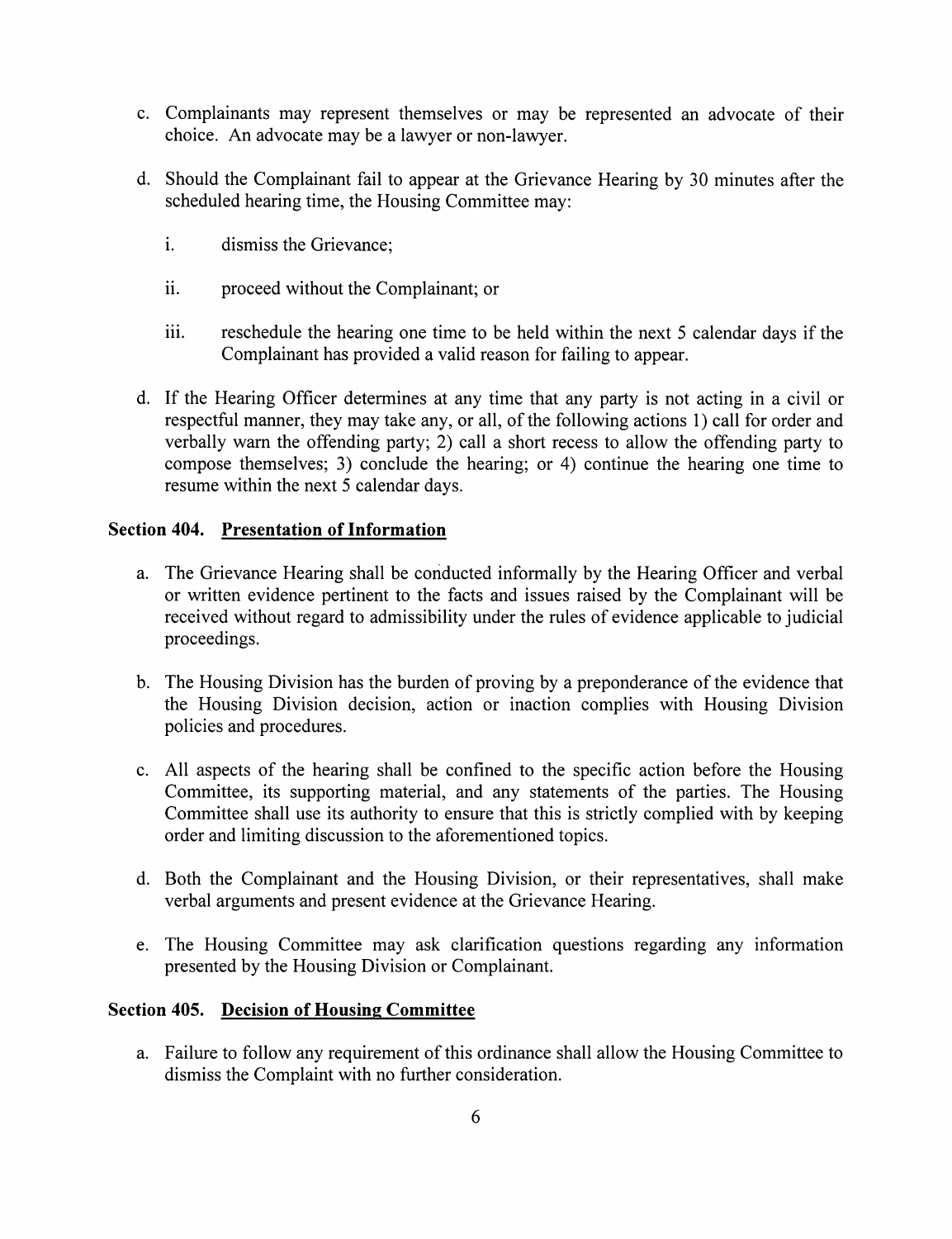- b. The Housing Committee shall deliberate after the Grievance Hearing in an executive session without the presence of the Housing Division or the Complainant, or their advocates.
- c. After due consideration is given to a Grievance, a final decision will be made by the Housing Committee whether to sustain, reverse or modify the decision, action or inaction challenged. A written decision shall be personally delivered or sent by certified mail to the Complainant and the Housing Division no later than 10 calendar days after the hearing.
	- i. If the Housing Committee determines the Housing Division has met its burden of proving by a preponderance of the evidence that the Housing Division decision, action or inaction complies with Housing Division policies and procedures then the Housing Committee shall sustain the decision of the Housing Division.
	- ii. If the Housing Committee determines that the Housing Division has not met its burden of proving by a preponderance of the evidence that the Housing Division decision, action or inaction complies with Housing Division policies and procedures then the Housing Committee may reverse, modify, or reverse and remand the Housing Division decision, action or inaction for further proceedings.
- d. The decision of the Housing Committee is final and binding on all parties, subject to the right to appeal contained in Chapter 5.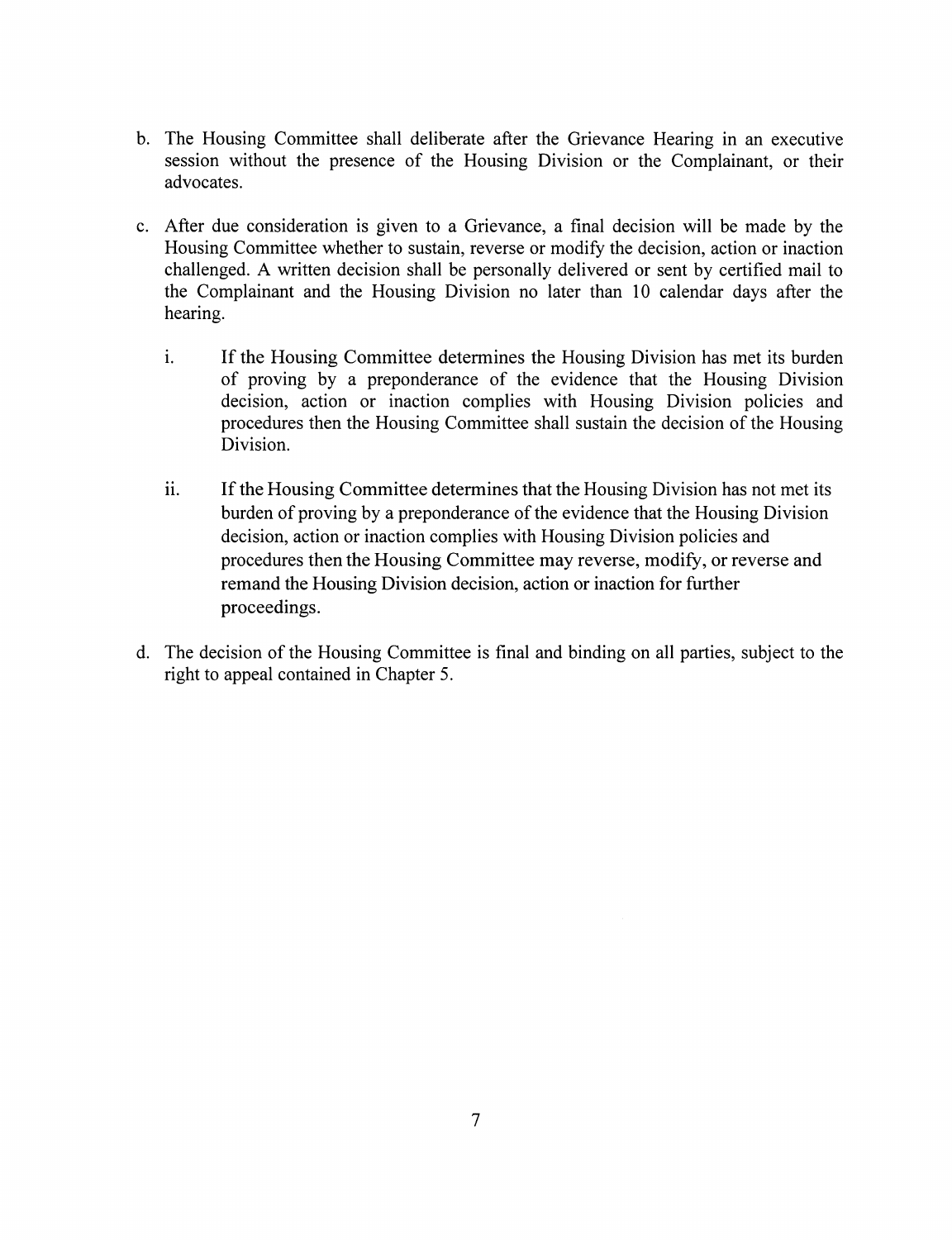# CHAPTER 5 APPEAL PROCEDURE

# Section 501. Right to Appeal

A decision of the Housing Committee concerning a Complaint may be appealed by either party to the Tribal Court of the Fond du Lac Band of Lake Superior Chippewa.

# Section 502. Filing a Notice of Appeal

A Notice of Appeal must be filed with the Tribal Court in writing within 30 calendar days of the date of the decision. The Notice of Appeal shall specify the order appealed from and the basis for the appeal. A copy of the order appealed from shall be attached to the Notice of Appeal. Prior to filing an appeal with the Tribal Court, the appealing party shall serve a copy of the Notice of Appeal and the order appealed from on all other parties. Proof of such service shall be filed with the Tribal Court together with the Notice of Appeal. There shall be a \$25 filing fee for the Notice of Appeal.

# Section 503. Production of the Record

Within 30 calendar days following the date a Notice of Appeal is filed, the Band shall transmit to the Tribal Court the record before the Housing Committee relating to the decision being appealed. A copy of the record provided to the Tribal Court shall be transmitted by the Band to each party to the appeal. Within 10 calendar days of receipt of the record a party may file a written request with the Court identifying additional documents or information which the party believes should be included in the record. If it is shown to the satisfaction of the Tribal Court that the additional documents or information cited by the party were part of the underlying record, the Tribal Court shall order that such documents or information be included in the record to be considered by the Tribal Court.

# Section 504. Briefing Schedule

After receiving a Notice of Appeal, the Tribal Court shall issue a briefing schedule setting forth the deadlines for filing briefs and the oral argument date, if any. The Tribal Court may schedule a conference to address briefing schedule matters such as:

- i. Supplementation or shortening of the record;
- ii. Clarification of the specific issues presented on appeal;
- iii. Scheduling of briefs or other written argument;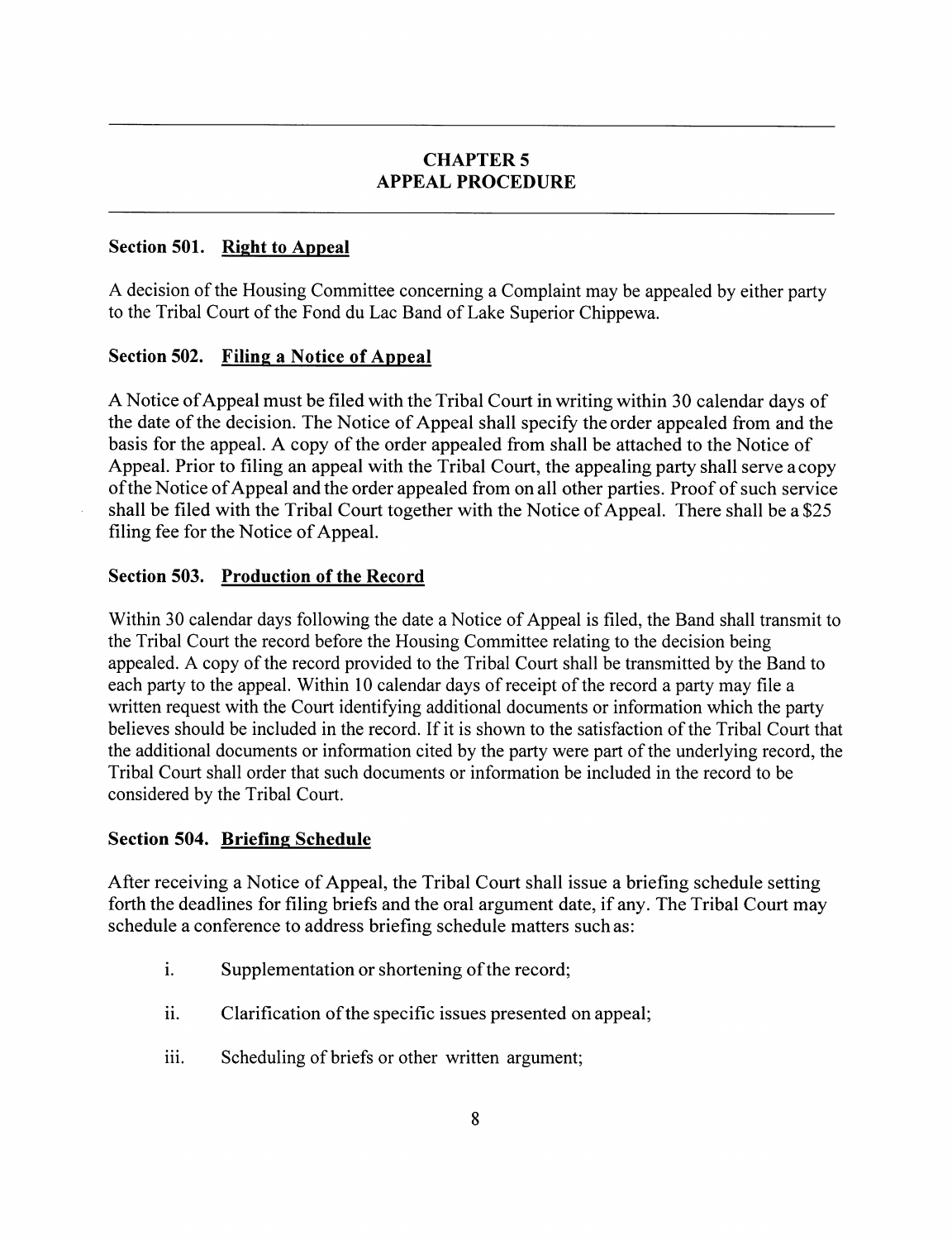- iv. Setting the date and time for oral argument; and
- V. Such other deadlines and matters as may expedite the orderly and prompt resolution of the issues presented by the appeal.

### Section 505. Scope of Review

The Tribal Court's review will be based upon the record established by the Housing Committee. The Tribal Court may not hold an evidentiary hearing or make new factual determinations. The burden is on the Appellant to show that the Housing Committee made an error oflaw oran arbitrary and capricious application ofthe law. The Tribal Court shall determine whether the appellant has meet its burden.

### Section 506. Decision

After reviewing the briefs and conducting a hearing, ifany, the Tribal Court shall issue a decision. The Tribal Court may decide as follows:

- i. If the Tribal Court determines that the factual record is inadequate, the Court may remand the matter to the Housing Committee for additional factual determinations.
- ii. If the Tribal Court determines that the Housing Committee decision was based on an error of law, the Tribal Court may reverse, modify, or reverse and remand the Housing Committee decision for further proceedings.
- iii. If the Tribal Court determines that the Housing Committee decision was based on an arbitrary and capricious application of the law to the facts, the Tribal Court may reverse, modify, or reverse and remand the Housing Committee decision for further proceedings.
- iv. If the factual record is adequate, the Housing Committee's decision was not based on an error of law, and the Housing Committee's decision was not arbitrary and capricious, then the Tribal Court shall affirm the Housing Committee's decision.

### Section 507. Appeals

- a. A party who feels aggrieved by the judgment may appeal within 10 days. All orders of the Court will remain in effect during the pendency of an appeal under this Ordinance unless a stay of execution is granted by the tribal Court.
- b. A party may apply for a stay of execution during the pendency of an appeal if the following is established: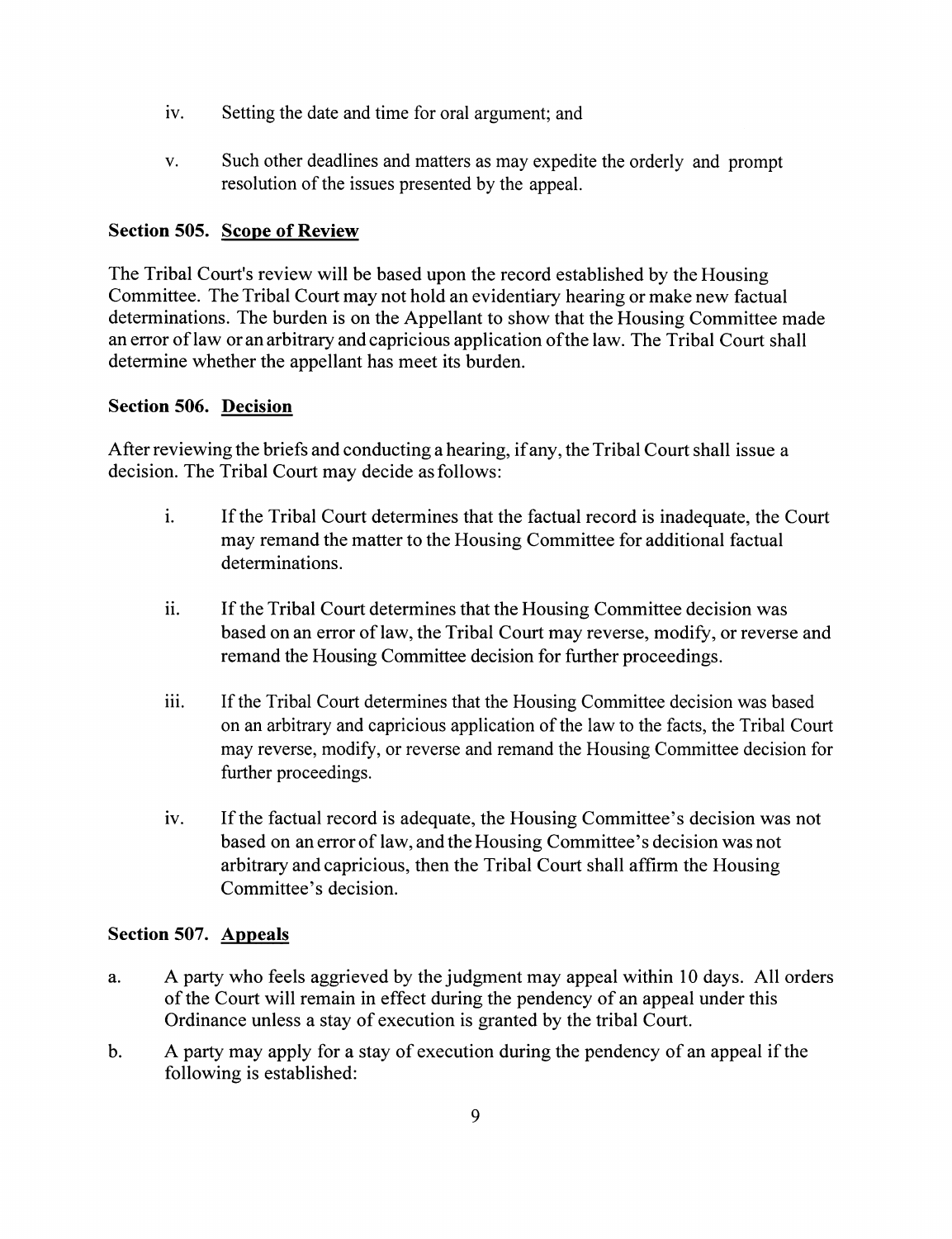- i) Execution of the judgment could result in extreme hardship for the party;
- ii) There would be no substantial prejudice or injury to the prevailing party during the period of the stay; and
- iii) A bond is posted or monies are paid to the Court, to satisfy the judgment or for payment for the reasonable use and occupancy of the premises during the period of the time following the judgment. No stay may exceed ninety days.